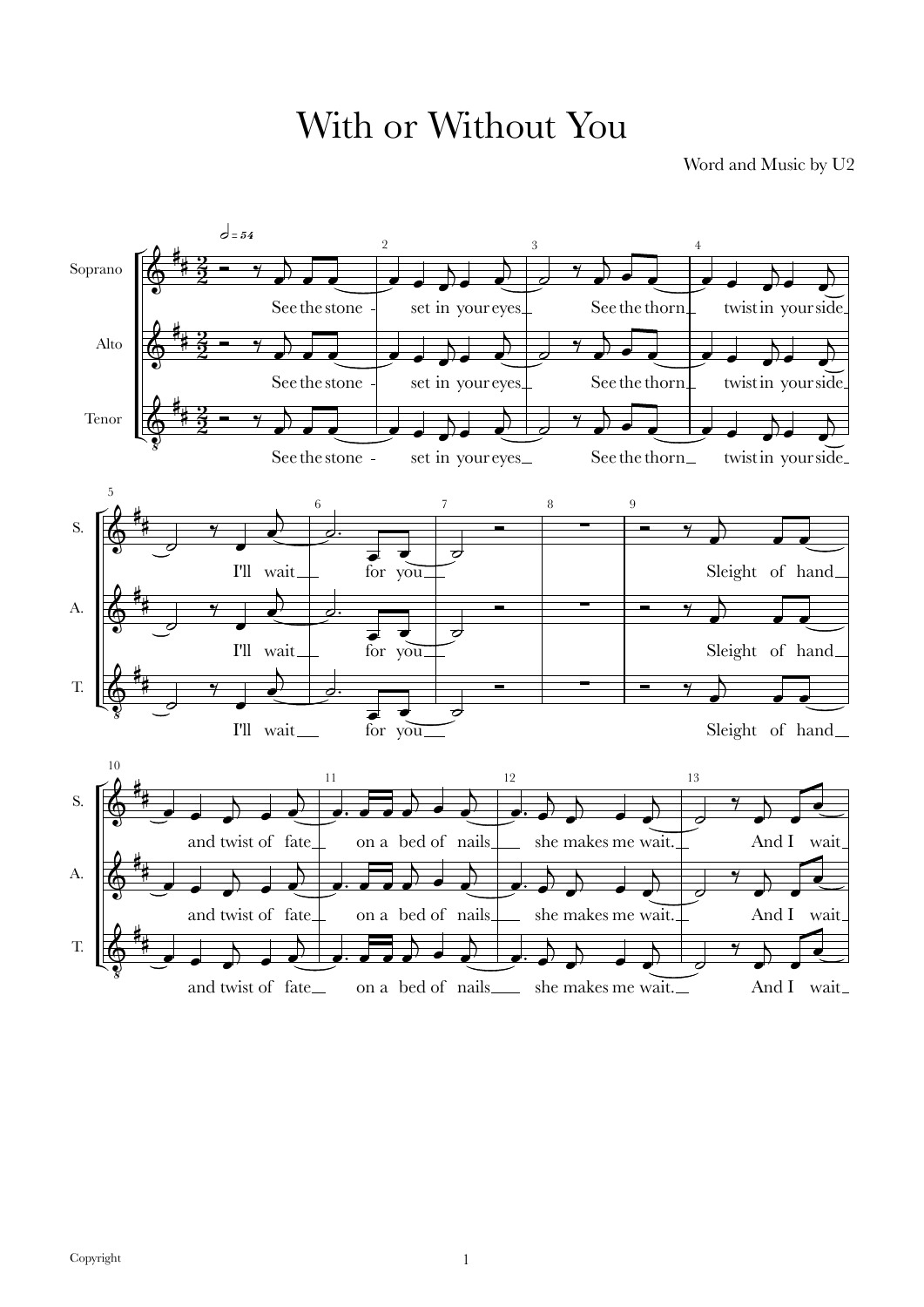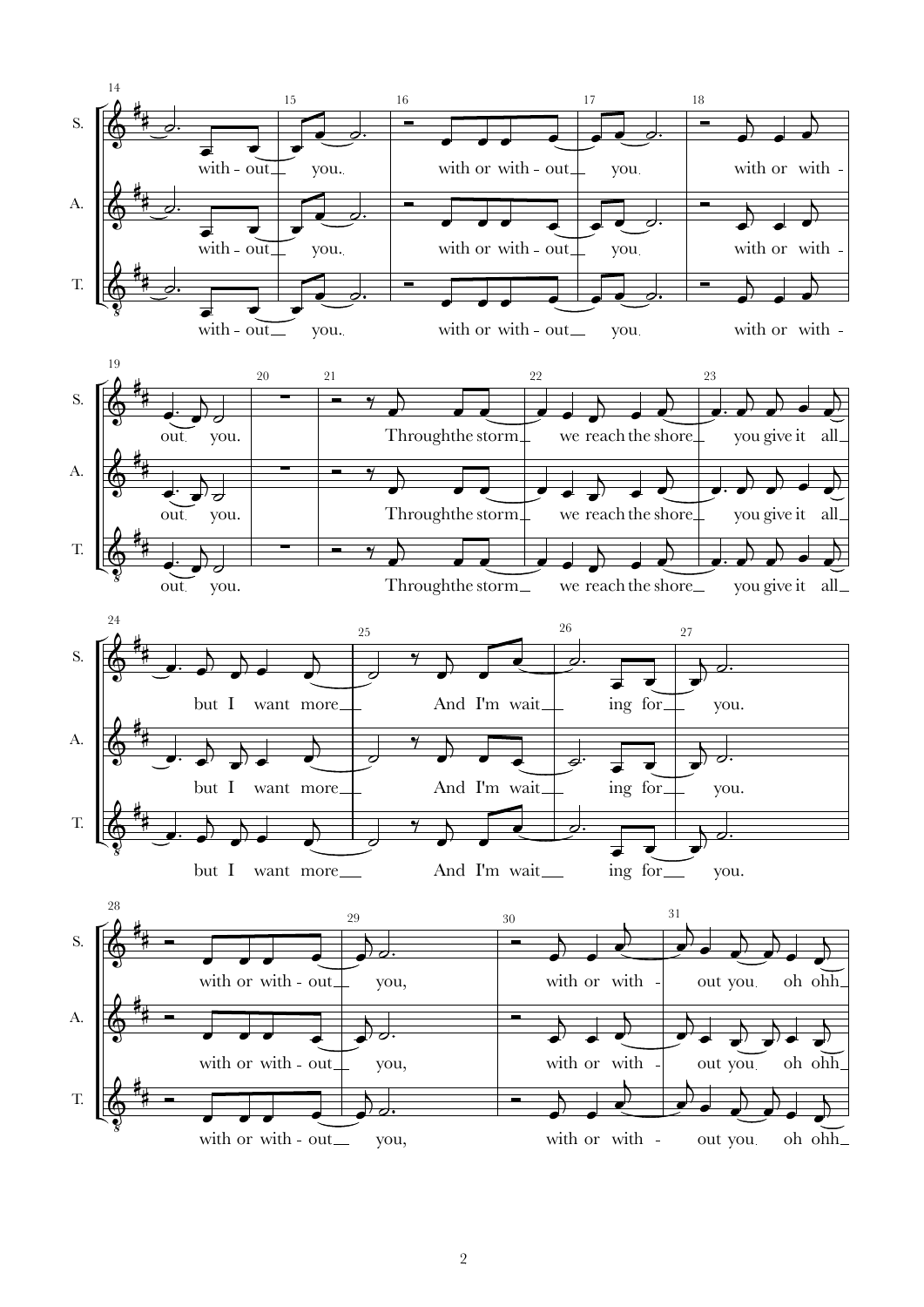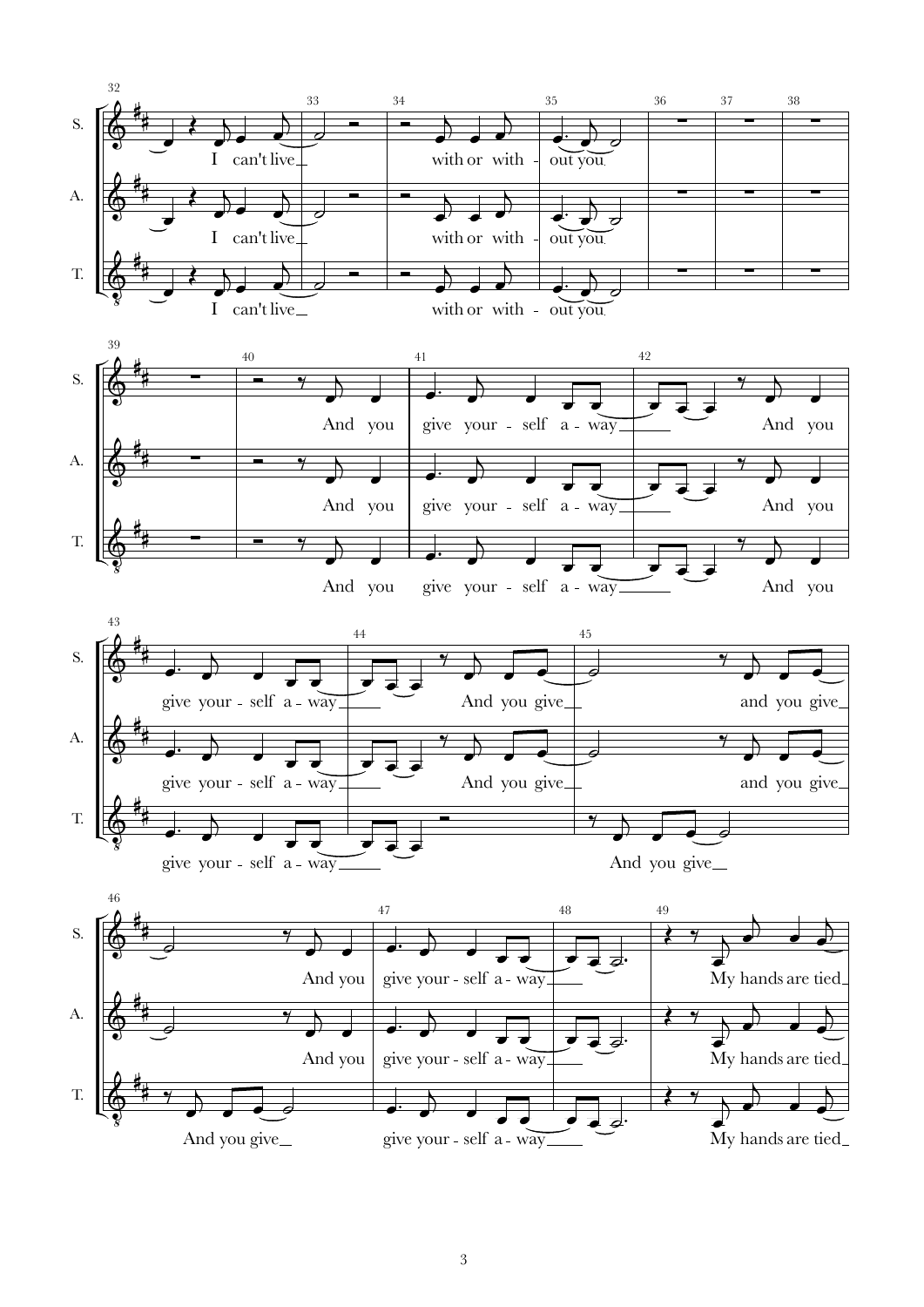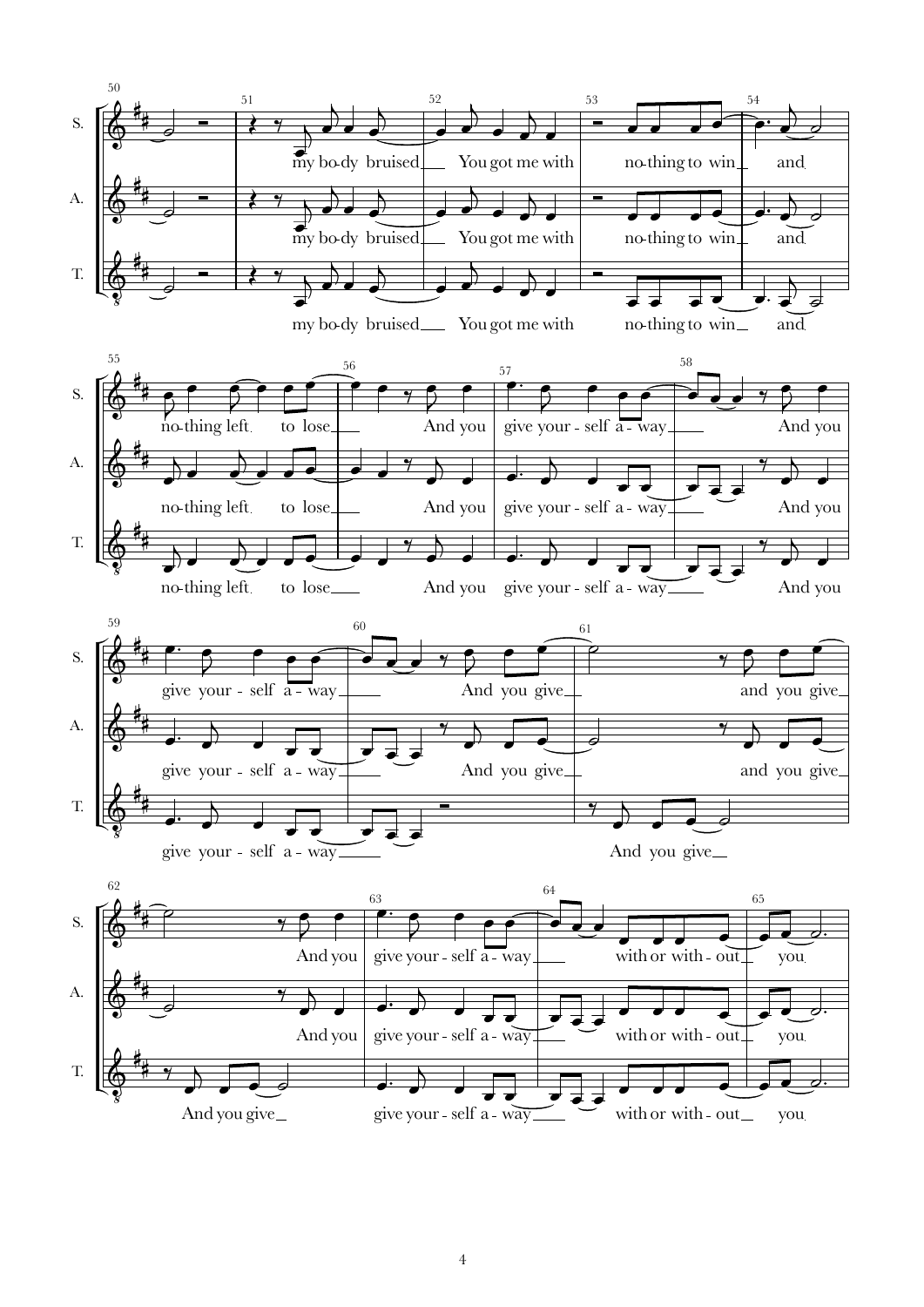







5